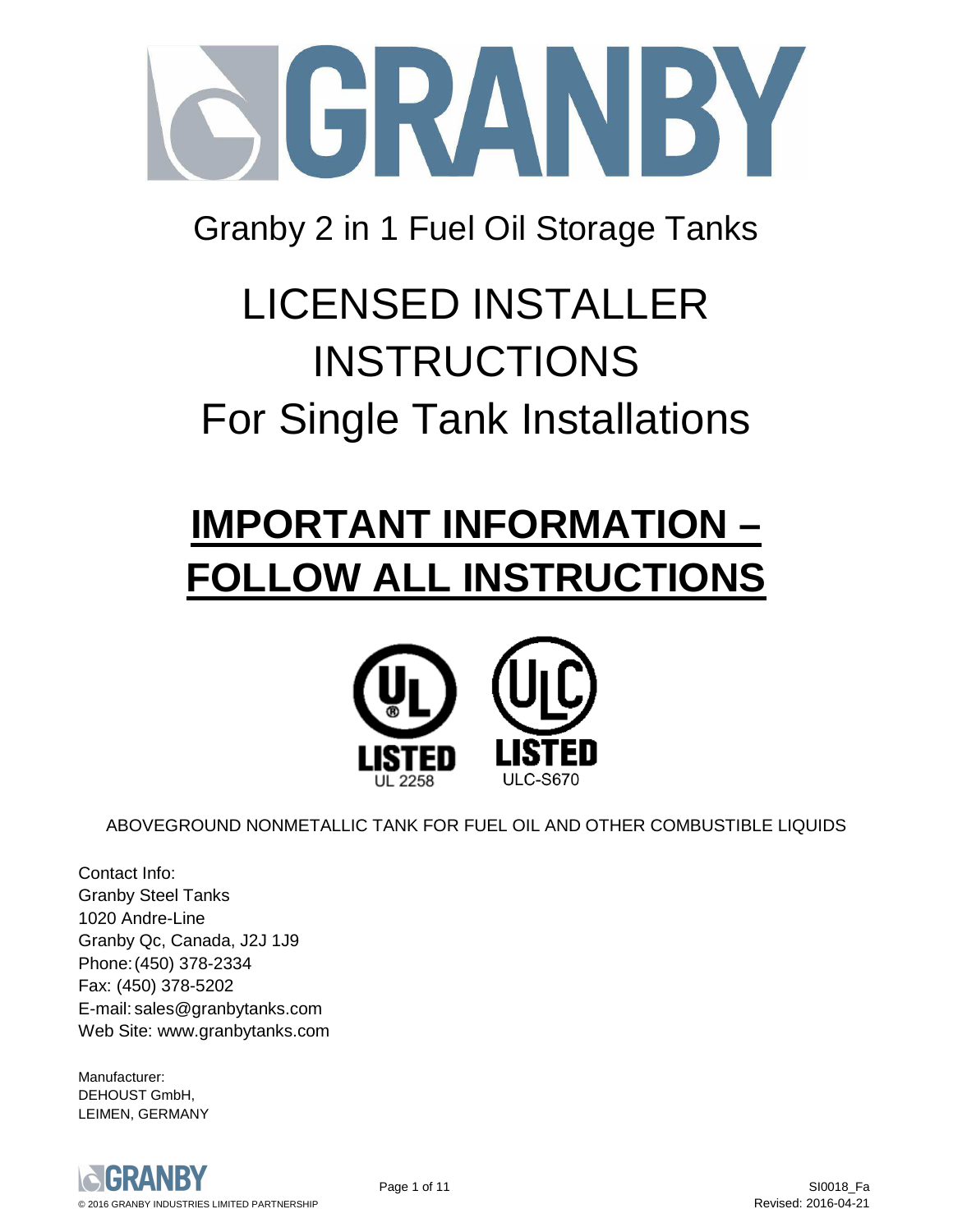# **Table of contents**

| 2.    |  |
|-------|--|
| 3.    |  |
| 3.1   |  |
| 3.2   |  |
| 3.3   |  |
| 3.3.1 |  |
| 3.3.2 |  |
| 3.4   |  |
| 3.5   |  |
| 3.6   |  |
| 3.6.1 |  |
| 3.6.2 |  |
| 3.6.3 |  |
| 3.6.4 |  |
| 3.7   |  |
| 3.9   |  |
| 3.10  |  |
| 3.11  |  |
| 3.12  |  |

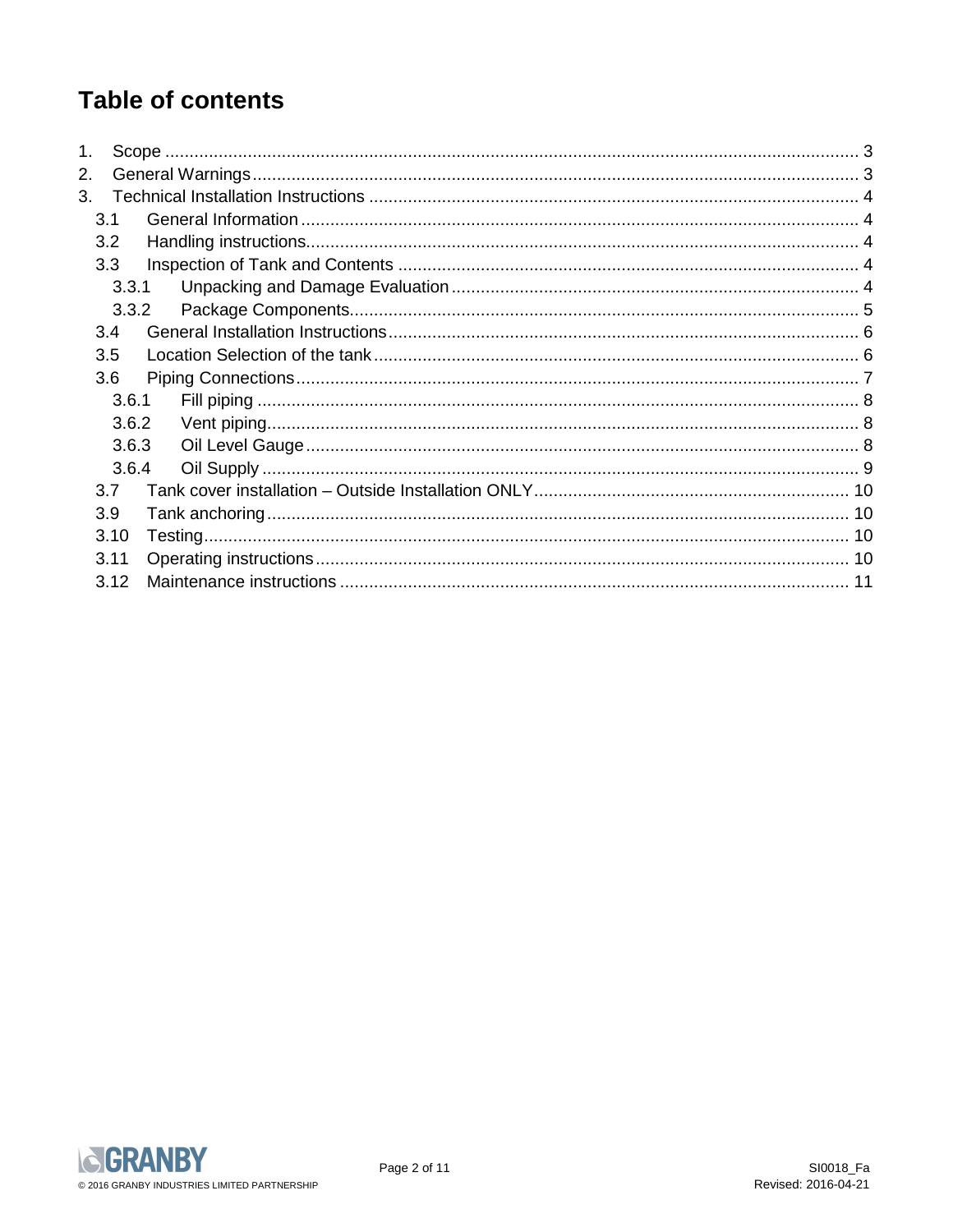## **1. Scope**

These guidelines cover nonmetallic CLOSED SECONDARY CONTAINMENT TANKS WITH SUPPORT (CANADA) AND DIKED TANKS WITH SUPPORT (USA) of rectangular shape, with a capacity ranging from 720 to 1000 Liters (158 Imp. Gal.to 220 Imp. Gal.) (190 USG to 264 USG).

# **2. General Warnings**

#### **Please read and observe these warnings! Failure to comply may void the tank warranty!**

- Granby 2 in 1 Fuel Oil Storage Tanks must be installed by a licensed installer and the tank(s) must be installed according to these instructions. Otherwise, the manufacturer's warranty will be Null and Void.
- Do not move or alter the installation. The tank is intended for stationary use only.
- The tank shall not be structurally modified.
- Outdoor use requires, for warranty support, the installation of Granby Steel Tanks cover model 960000 permanently attached to the tank.
- For outdoor use: The tank cover must be secured after each fill or inspection. Do not remove the cover.
- Do not load, stand on top of the tank or the cover or use the top of the tank or cover to store or place any items.
- All Granby tanks are pressure tested at the factory according to UL<sup>®</sup>/ULC Standards and do not require additional field-testing. If local codes require pressure testing of the piping, it should be done with the pipes disconnected from the tank. Further information is available in this manual.
- Do not install this tank if there is physical damage, which may affect the integrity of either the inner tank or outer containment tank. Further information is available in this manual.
- Do not remove the Leak Detector from the tank.
- All tanks must be installed with an approved vent alarm (Granby Vent Alarm #E540-999) in order to maintain warranty requirements.
- At least once annually, inspect the tank and the tank system for proper operation, including:
	- Blockage of vent by visual check of pipe and cap outside the building;
	- Leakage of tank by visual check of the leak detector alarm and pipe and fittings to detect any oil on their surface;
	- Physical damage to the tank or the tank system as described below, or other suspected damage :
		- o Any exposure to fire;
		- o Any cuts or holes in the steel shell;
		- o Any bending of the connecting pipe;
		- o Any loosening of the fittings;
		- o Any dents on the seam of the shell;
		- o Any bending or leaning of the tank support;
		- o "Major" dents or scratches in the shell;
		- o Excessive corrosion of the galvanized steel shell;
		- o Improper fit of the tank cover (Outdoor Tanks).

## **CAUTION !**

If any of the above or any other hazardous conditions are found, please contact your installer immediately.

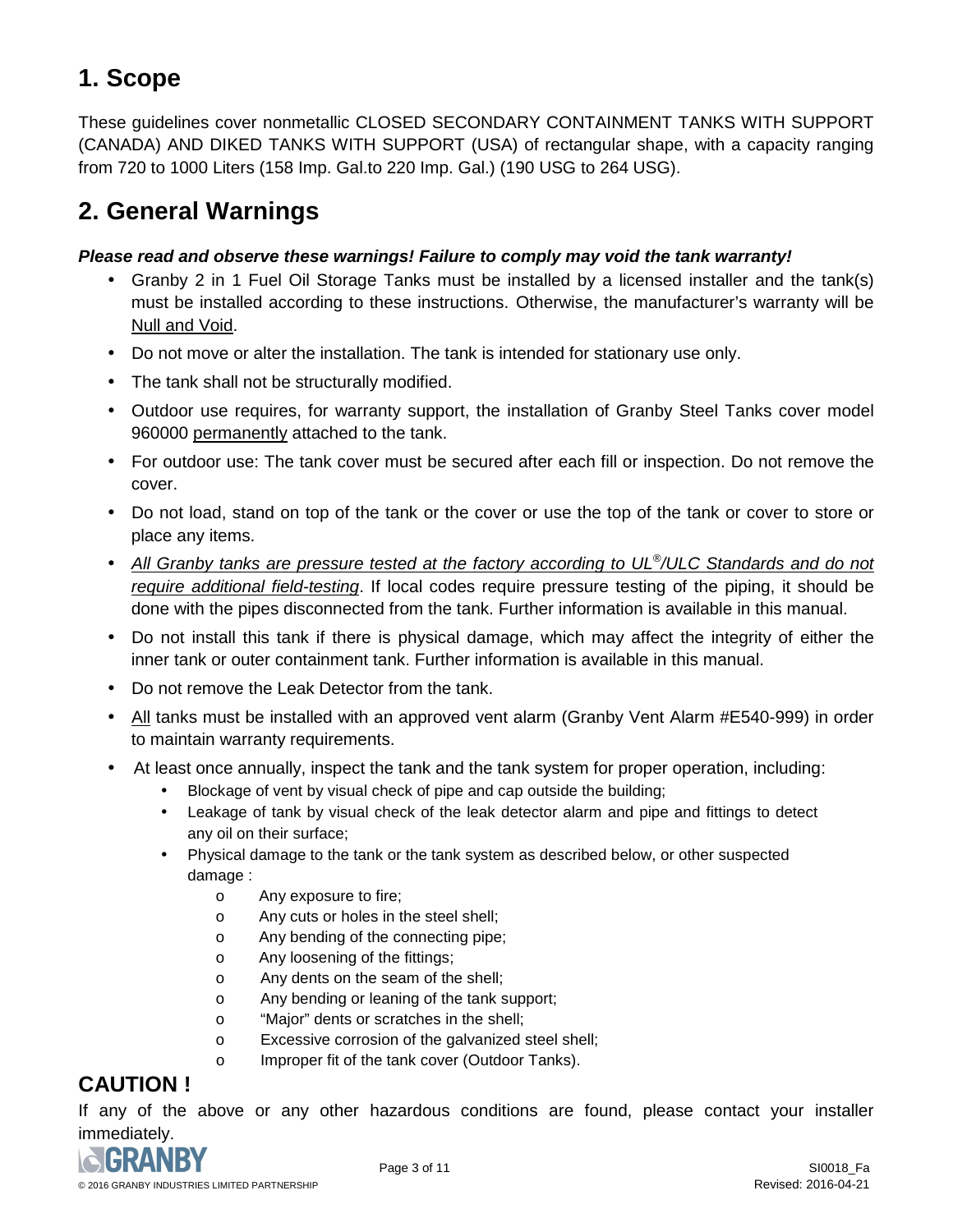# **3. Technical Installation Instructions**

## **3.1 General Information**

#### **CAUTION!**

These tanks must be installed in accordance with these instructions and in accordance with CAN/CSA-B139, Installation Code for Oil-Burning Equipment (Canada) or NFPA-31, Standard for the Installation of Oil-Burner Fuels and Other combustible Liquids (USA) and in compliance with any applicable local codes or regulations.

Do not transfer oil from the old tank into this tank.

#### **3.2 Handling instructions**

In order to avoid damage to the tank, it shall be protected from impact, fall or abrasion during loading, transporting, unloading and intermediate storage.

#### **3.3 Inspection of Tank and Contents**

#### **3.3.1 Unpacking and Damage Evaluation**

- Any protective packaging supplied by the manufacturer shall not be removed prior to delivery at the installation location.
- After unpacking, each tank shall be visually inspected for "unacceptable" damage of the support, closed secondary containment/dike, primary tank, fittings and accessories included with the tank. "Unacceptable" is defined as any material, component or product defects such as cuts, holes or permanent deformation of structural or fluid confining parts which could cause leakage, excessive corrosion, or other mechanical and fire safety hazards. Minor deformation and dents are acceptable except at the closed secondary containment/dike seam.

If damage is found and the damage could result in leakage or could reduce the stability of the tank on the ground, **IT SHALL NOT BE INSTALLED**.

**Be sure to use care when you cut the shrink-wrap and remove the packing material. All packing materials should be disposed of properly**.

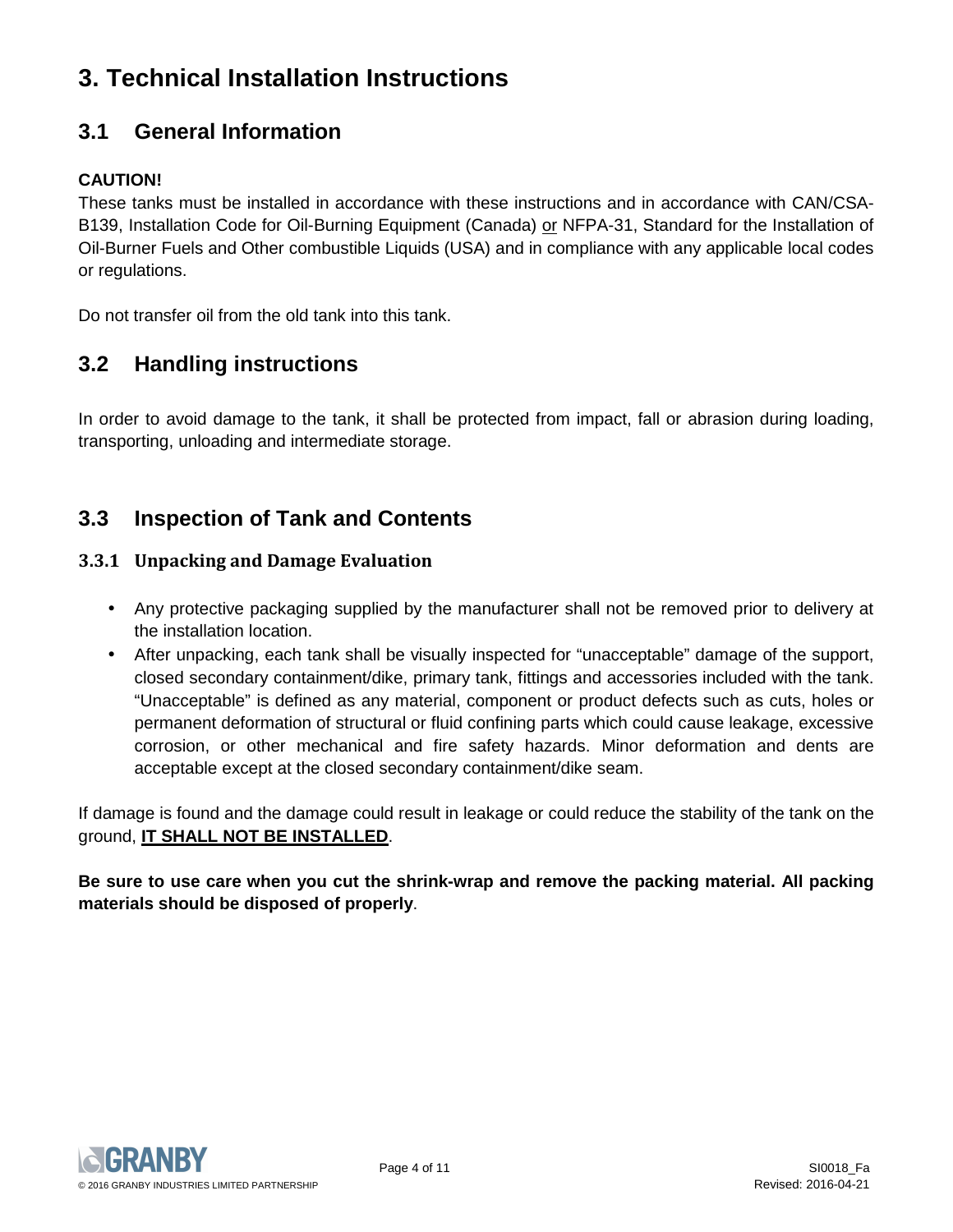#### **3.3.2 Package Components**

All Granby 2 in 1 tanks are supplied with the following components:



**Notes** 

PLEASE ENSURE THAT ALL ITEMS INDICATED ABOVE HAVE BEEN INCLUDED WITH THE TANK BEFORE STARTING THE INSTALLATION.

THE LEAK ALARM MUST NOT INDICATE AN ALARM CONDITION UPON RECEIPT OF THE TANK. If an alarm condition is present, contact the licensed installer.

The shipping caps located in the adaptors (not shown above) prevent dirt from getting inside the tank and should not be removed until the tank is delivered to the installation site.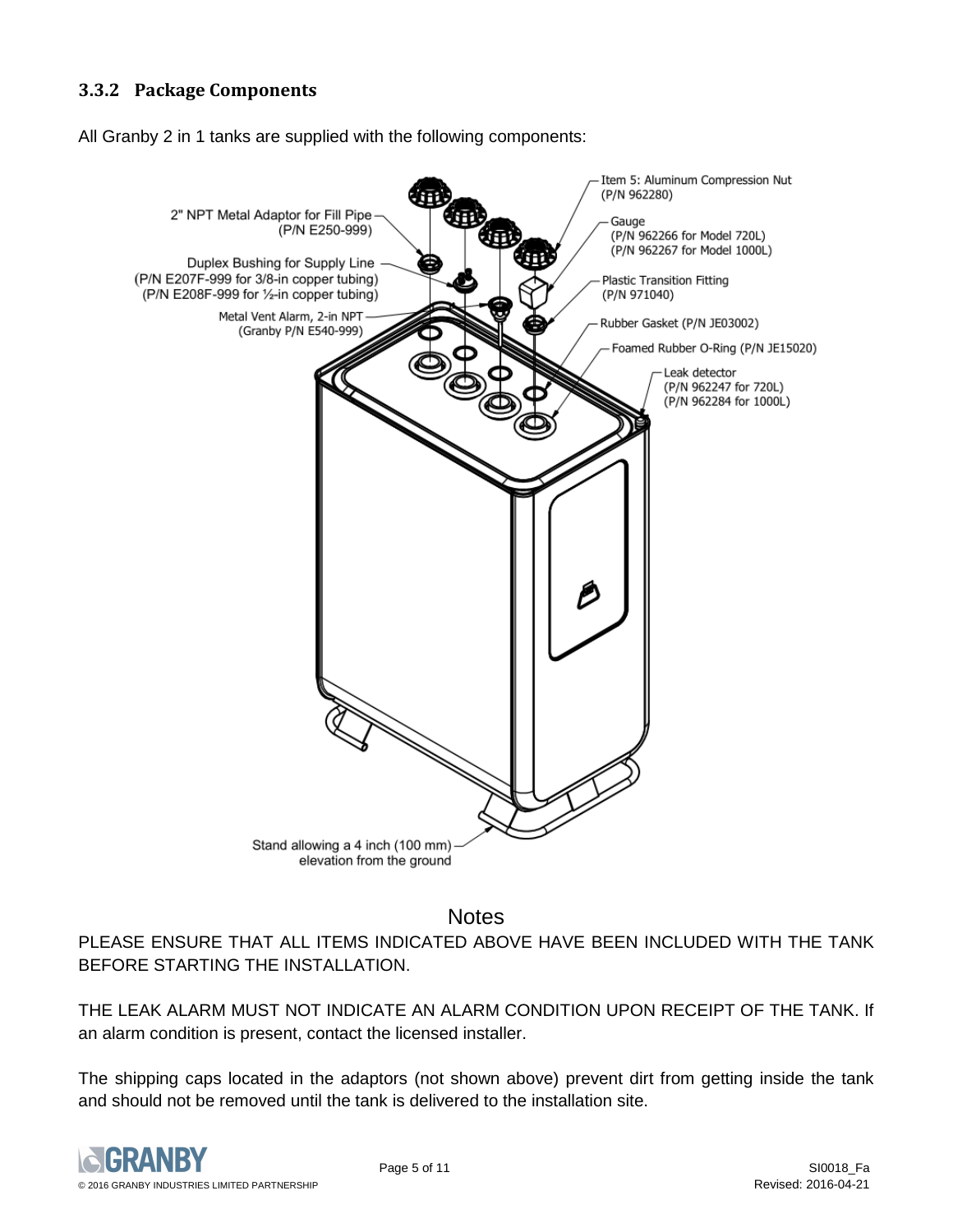## **3.4 General Installation Instructions**

The applicable Authority Having Jurisdiction (AHJ) should be consulted prior to the tank installation.

The installer shall ensure that the applicable Federal, Provincial, State and Local Codes are met prior to installation.

In most jurisdictions, installation by a technician recognized by the AHJ is mandated. Do-it-yourself installations are prohibited and will void warranty. All tank installations must be inspected by the applicable AHJ prior to placing the tank in service.

Only labelled tanks bearing the ULC listing mark for Canada and UL listing mark for USA with a serial number are eligible for warranty and installation. Under no circumstances shall a used tank of any design be installed.

Contact the burner pump manufacturer for minimum and maximum height differences between the tank and burner to ensure consistent delivery of oil to the burner. This is very important because the oil storage tank draws oil from the top of the tank and care should be taken to respect the burner manufacturer instructions concerning distances and elevations.

## **3.5 Location Selection of the tank**

The tank shall be placed in service in accordance with local codes and the Listed tank use rating (indoor or outdoor). The tank shall be placed on a flat, level and stable surface away from heat sources, corrosive atmosphere or fluids, potential sources of mechanical damage or rapid temperature changes. The final location must have the tank label visible after installation. A minimum clearance of 2 in (50 mm) from walls or other obstructions is recommended for normal tank expansion and visual inspection. The integral supports shall not be removed. Raising the tank height is not allowed except on continuous concrete platforms at least 6 in (150 mm) wider than the tank bottom on all sides. Plastic parts shall not be exposed to direct sunlight when tanks are installed indoors.

Whenever possible, the installer should select an indoor installation.

Tanks installed outdoors should be protected from damage with proper protective barriers, including collision with motor vehicles. Tanks should not be located directly under house eaves where they may be subject to falling snow, ice, or dripping water. All outdoor installations must be equipped with Granby Steel Tanks Cover Assembly Model 960000 and installed in accordance with its installation instructions.

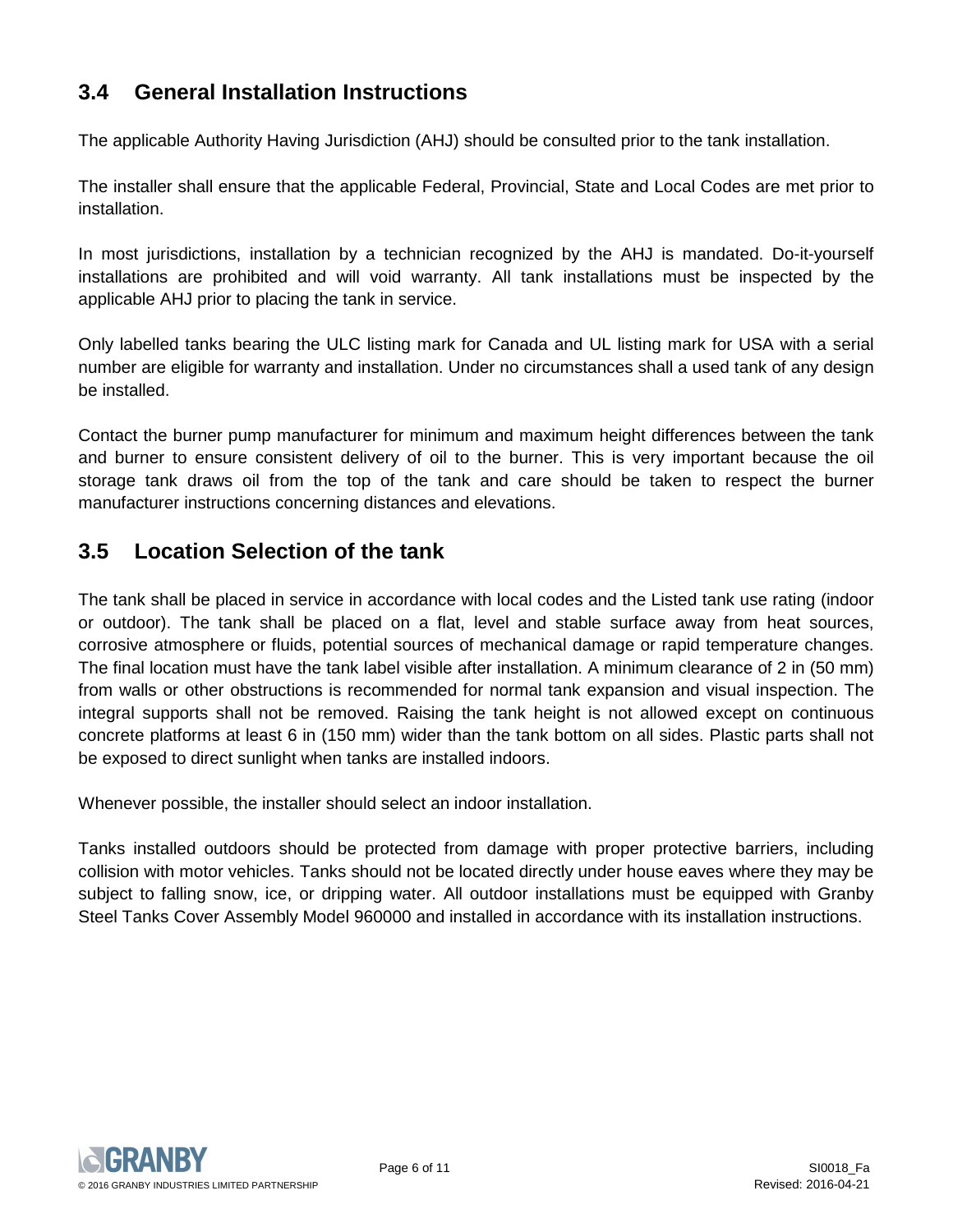## **3.6 Piping Connections**

**Do not put excessive stress on the tank or fittings during the installation**. Bending of the pipe beyond 15° during assembly or putting excessive stress or distortion on the transition fitting is not allowed.

**Caution!** The compression nuts are factory installed to the required minimum torque of 30 ft-lb (40 N-m) to prevent leakage and shall not be removed. The 30 ft-lb (40 N-m) torque value represents good hand tightening. If the compression nuts are to be removed, please ensure that they are tightened to the torque value indicated above before completing the installation. NOTE: THE TRANSITION FITTING IS MADE LEAK-TIGHT BY COMPRESSING THE RUBBER GASKET AGAINST THE TANK WITH THE ALUMINUM COMPRESSION NUT.

Care should be taken to ensure that fill and vent pipes are properly aligned (plumbed and perpendicular to the top the tank). Proper pipe alignment will ensure that gaskets are evenly compressed, properly seated and sealed. The tank will not tolerate the torque of a misaligned pipe.

For indoor tanks, piping shall be secured or supported by fire-resistant hangers to prevent stresses or loading on the tank and fittings. The tank is not designed to support the weight of the piping. The vent and fill pipes shall be inspected for blockage and shall be terminated outside the building with a rain cap. All threaded pipes shall be connected using a metal transition fitting and only the oil-level gauge is to be installed using a plastic transition fitting. NOTE: PIPE SEALANT OR TEFLON TAPE ARE NOT REQUIRED ON PLASTIC FITTINGS TO ENSURE PROPER CONNECTION AND ARE NOT ALLOWED FOR TANK INSTALLATION.

**Abuse (such as, bending, over-tightening, use of power tools, etc.) of threaded plastic fittings is not considered normal installation practice and is not covered by the tank warranty.** 



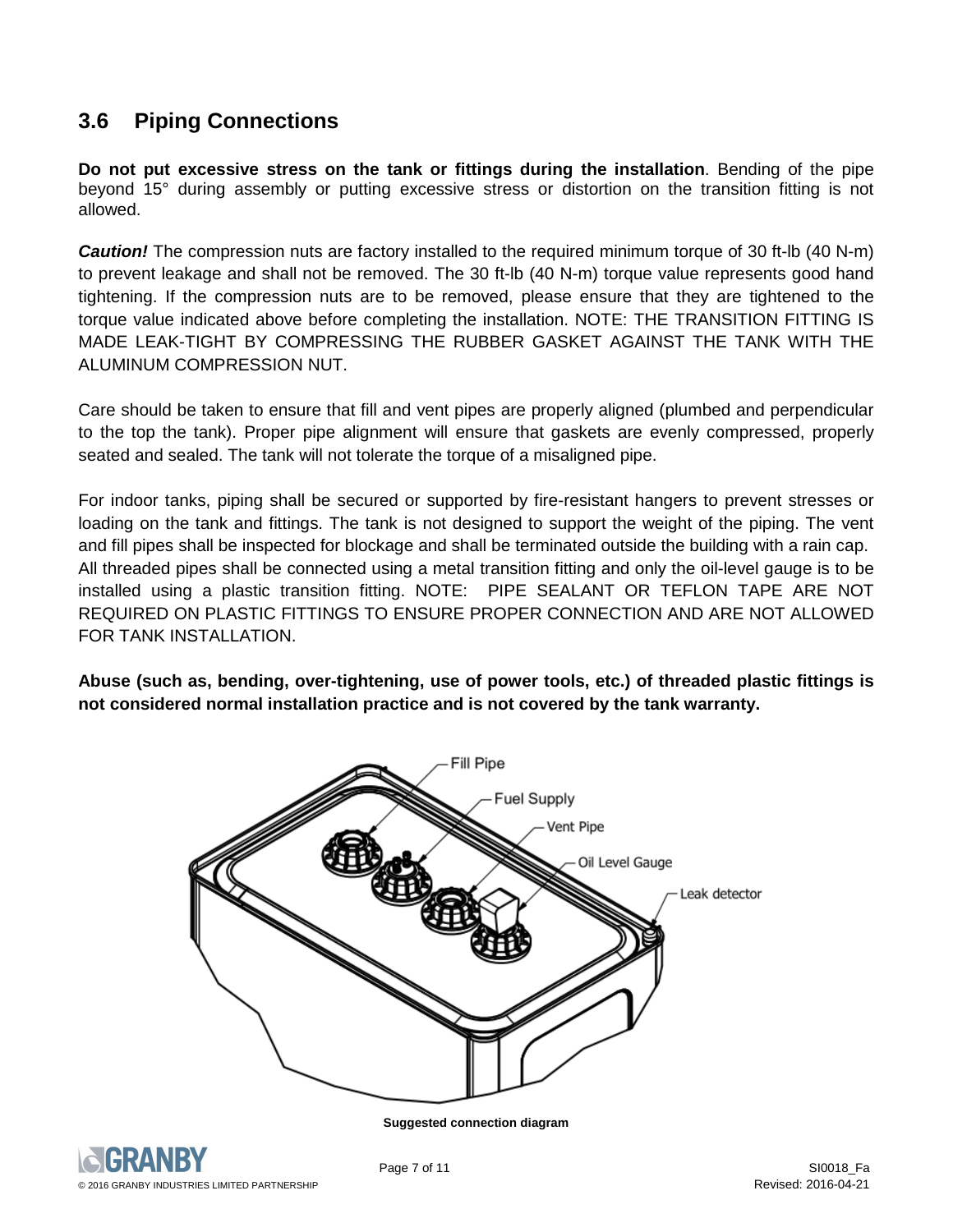#### **3.6.1 Fill piping**

Remove the dust plug from the plastic transition fitting of the Fill Pipe opening (see suggested connection diagram). Connect fill pipe to tank in accordance with local codes using only a 2-in-1 metal adaptor as a transition fitting (Granby P/N E250-999).



Use Aluminum Compression Nut (P/N 962280) to secure the threaded metal adaptor to the tank. Make sure rubber gasket (P/N JE03002) is located between the threaded metal adaptor and the tank.

#### **3.6.2 Vent piping**

Remove the dust plug from the plastic transition fitting of the Vent Pipe opening (see suggested connection diagram). Connect vent pipe to tank in accordance with local codes and do not reduce vent capacity below 1-1/4 in NPS. Only vent alarms approved by the AHJ or a UL/ULC Listed whistle vent shall be used in the tank before connection to the vent piping. Granby Industries suggests using a 2-in NPT metal vent alarm (Granby P/N E540-999) as a transition fitting.



Use Aluminum Compression Nut (P/N 962280) to secure the vent alarm to the tank. Make sure rubber gasket (P/N JE03002) is located between the vent alarm and the tank.

#### **3.6.3 Oil Level Gauge**

Remove the dust plug from the plastic transition fitting of the Oil Level Gauge opening (see suggested connection diagram) and install gauge into one of the plastic adapters. Hand tightening is all that is required to secure the gauge because it contains an "O" ring seal for the threaded connection.

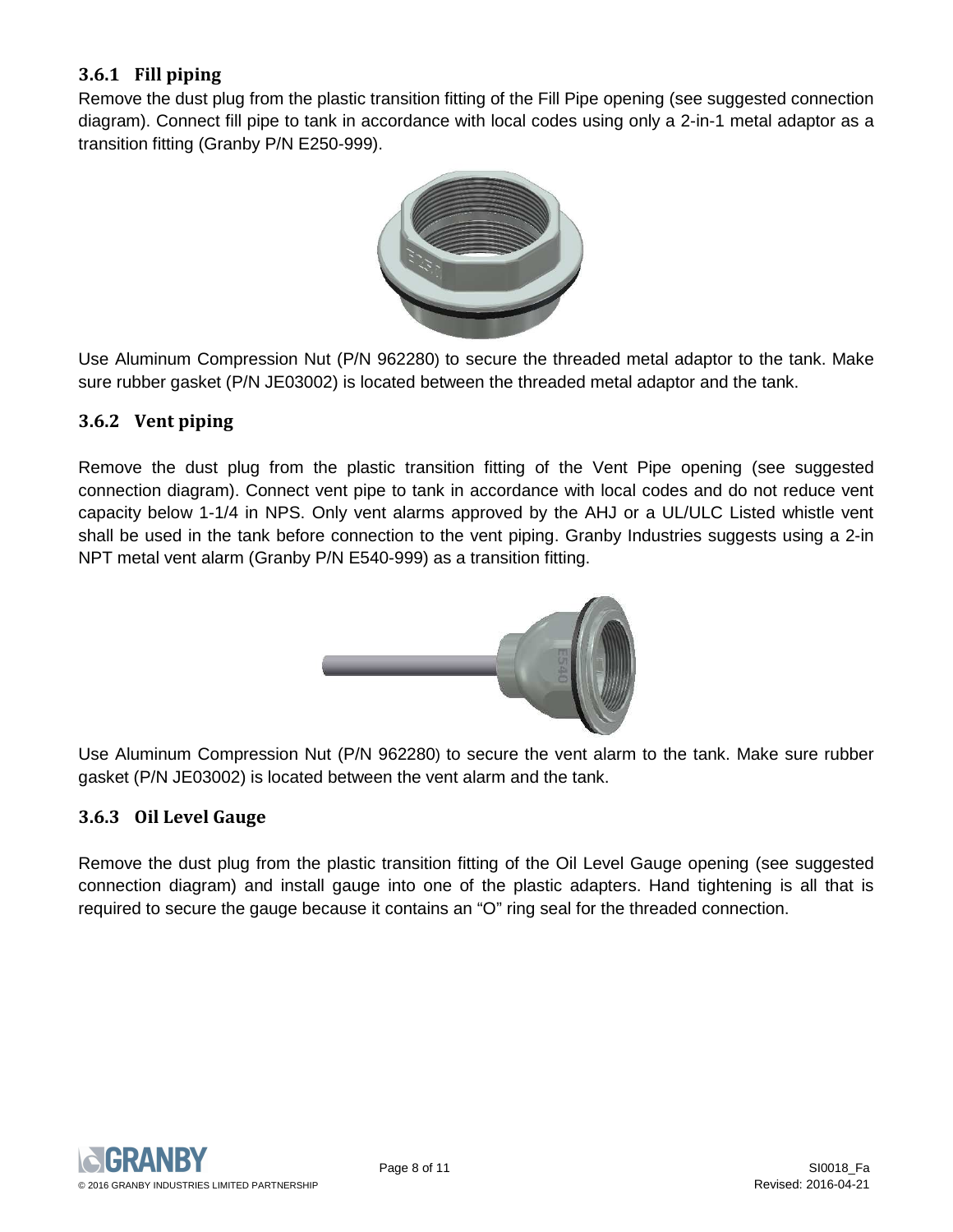Granby Industries strongly suggests using Tank Level Indicator P/N 962266 for Model 720L and P/N 962267 for Model 1000L. It is also strongly suggested that the gauges be located at the opposite end of the oil supply line to prevent both device mechanisms from becoming entangled during operation.



Use Aluminum Compression Nut (P/N 962280) to secure the gauge to the tank. Make sure rubber gasket (P/N JE03002) is located between the gauge and the tank.

#### **3.6.4 Oil Supply**

Remove the dust plug from the plastic transition fitting of the Fuel Supply opening (see suggested connection diagram). Connect the withdrawal pipe in accordance with local codes using a Granby duplex bushing for copper tubing.

- Granby P/N E207F-999 for 3/8-in copper tubing
- Granby P/N E208F-999 for 1/2-in copper tubing



The Granby duplex bushings are supplied with slip-through compression fittings. Flared fittings are recommended for all joints in fuel oil lines to ensure proper vacuum seal. Install the suction line to terminate 1 in (2.5 cm) above the bottom of the tank. If a return line is also used, it should be terminated at the same level as the suction line.

Use Aluminum Compression Nut (P/N 962280) to secure the duplex bushing to the tank. Make sure rubber gasket (P/N JE03002) is located between the duplex bushing and the tank.

Local regulations and good piping practices may require the installation of accessory items in the supply line, such as fire valves, check valves, filters, etc. It is the installer's responsibility to comply with these regulations and practices.

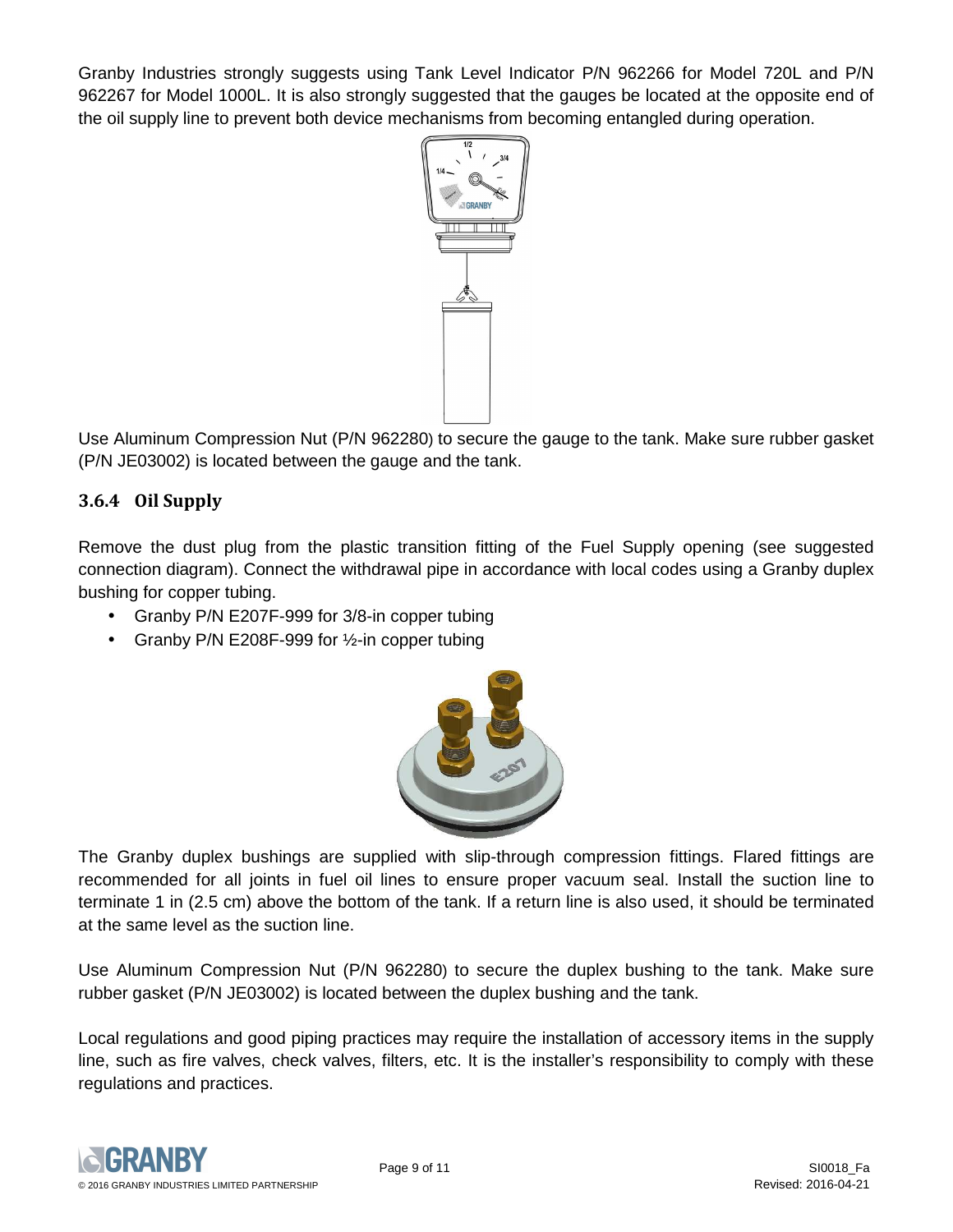## **3.7 Tank cover installation – Outside Installation ONLY**

Tanks installed outside must be installed with Granby Cover Assembly (P/N 960000) with the fill, vent and gauge located inside the cover. After unpacking, each cover shall be visually inspected for "unacceptable damage". "Unacceptable damage" is defined as cuts, dents or permanent deformation of the structure which could cause leakage, excessive corrosion, or other mechanical and safety hazards. Minor deformation and dents are acceptable.

For connection of the burner supply line, remove a knockout and replace with a UL Listed outdoor rated bushing matching the pipe size to ensure a liquid-tight connection.

## **3.8 Multiple Tank Installations**

If multiple tanks are installed:

- Each tank must be installed and piped independently from one another as a single tank installation following these instructions;
- Cascade tank filling and combined venting are prohibited; and
- The total aggregate capacity must not exceed the limit permitted by the applicable codes and regulations.

## **3.9 Tank anchoring**

A tank must be anchored to its foundation if one of the following conditions exists:

- It is intended for outside installation; or
- It is installed in an area subject to earthquakes or floods.

For tank anchoring, we recommend the use of Granby Tie-Down Kit (P/N 962245) for Model 720L and (P/N 962246) for Model 1000L. We also recommend the use of multiple tie-down kits in high risk areas.

## **3.10 Testing**

The tank has been factory-tested to detect any leaks.

**The installer, or a person delegated by him, is to** attend the first full filling of oil to verify the tank connections seal integrity of the entire system.

#### **3.11 Operating instructions**

During normal refilling procedure:

- **Do not overfill; and**
- **Do not fill at an excessive rate.**

Always follow all applicable codes and regulations from the applicable Authority Having Jurisdiction.